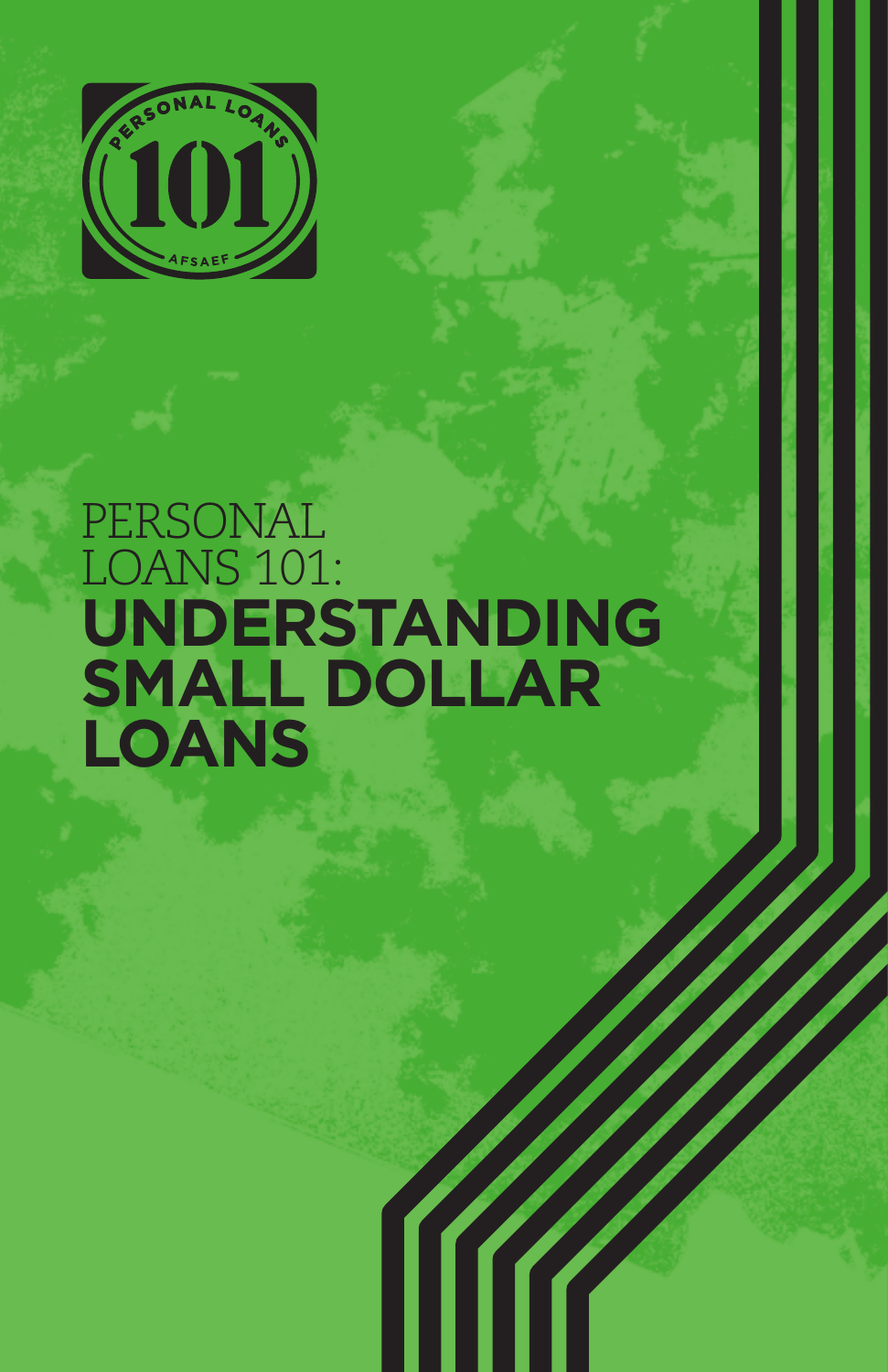If you are looking for a small loan, you may not be sure where to turn. Most banks and credit unions do not lend small amounts of money. Payday loans can be expensive and burdensome. An established, more traditional but often lesser known option is an installment loan, which is a small-dollar loan, usually for \$500 - \$5,000, repaid on a schedule of identical amounts each month.

This brochure is intended to help clear up confusion between traditional installment loans and other types of small-dollar borrowing: car title loans, pawn loans, and payday loans.

Installment lenders have been around for more than 100 years, providing consumers with small loans to buy goods and services. They are community lenders based in cities and towns nationwide.

For decades, installment lenders have been effectively regulated by state agencies. They are subject to and follow all state and federal consumer protection laws. Be cautious of online lenders that do not have offices in your state or are vague about where the company is located. Online lenders based overseas do not always follow U.S. regulations and many are scams.



## **Installment Loans**

*An installment loan* is repaid in equal monthly payments or installments. Traditional installment loans are structured to help borrowers meet a

financial need within their budget, repay the loan in equal monthly payments and build a positive credit history. Installment loans do not charge penalties for early repayment, or prepayment, and do not require large one-time "balloon" payments.

Installment lenders work with borrowers to create a monthly budget based on your current income and expenses to determine if you will have enough money left after paying your monthly bills and obligations to make your loan payment. The monthly payment is set at an amount you can afford each month. Part of each payment pays off the loan, known as *principal*, and the other part pays interest.

Installment lenders report your payment behavior with them to credit bureaus, which can help build or strengthen your credit history over time. Regular, on-time payments look good on your credit report and will improve your credit score; late or missed payments will have a negative impact.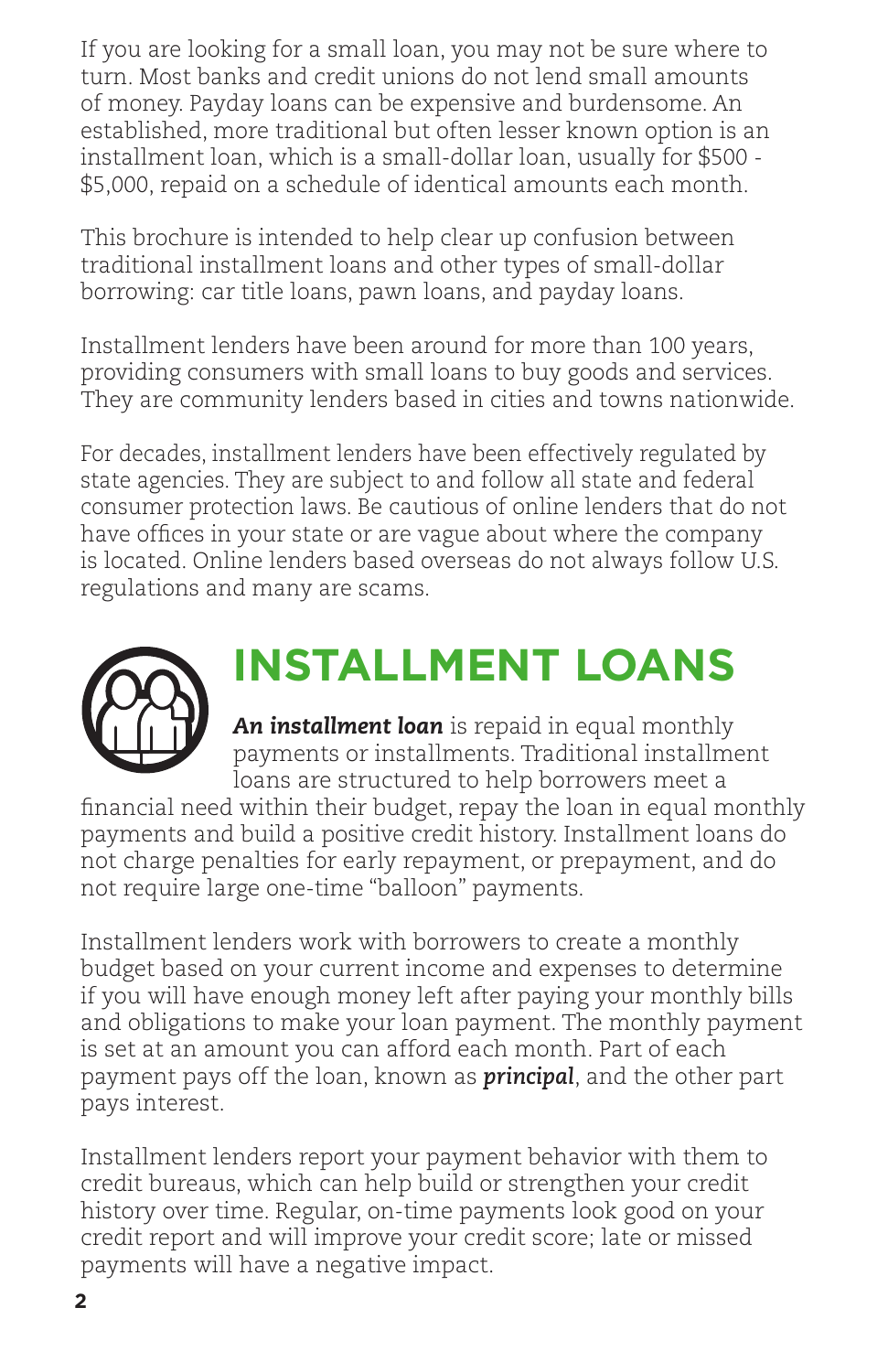# **Alternative Loan Options**

### **Car Title Loan**

A car title loan, also referred to as an auto title loan or title pawn, is a type of secured credit where borrowers can use their vehicle titles as collateral to secure a loan. These loans are typically short term and tend to carry higher interest rates than many other sources of credit. Car title lenders require that you have both a source of income and a car title without any liens.

#### *How it works:*

- 1 The lender holds and often places a lien on the borrower's car title, which means the lender has a legal claim on the car's ownership if the borrower defaults.
- 2. The borrower gives the lender the vehicle title in exchange for a loan amount.
- 3. The borrower gives a set of vehicle keys to the lender.
- 4. When the loan is repaid, the lien is removed; the car title and set of keys are returned to borrower/owner of the car.
- 5. If the borrower cannot pay the loan, it is either rolled over for another term – with more fees and interest – or the lender will repossess the vehicle, using the keys you gave the lender when you borrowed the money.

### **Pawn Loan**

A pawnbroker offers secured loans to people with items of personal property that are used as collateral. Pawn shops require that you own an item that has resale value.

### *How it works:*

- 1. An item is pawned for a loan for a set period of time. This means that the lender takes possession of the item.
- 2. The person pawning the item may reclaim it by paying the amount of the loan plus the agreed-upon amount of interest.
- 3. The amount of time and rate of interest is governed by law or the pawnbrokers' policies.
- 4. If the loan is not paid or extended within the defined time period, the pawned item will be offered for sale by the pawnbroker.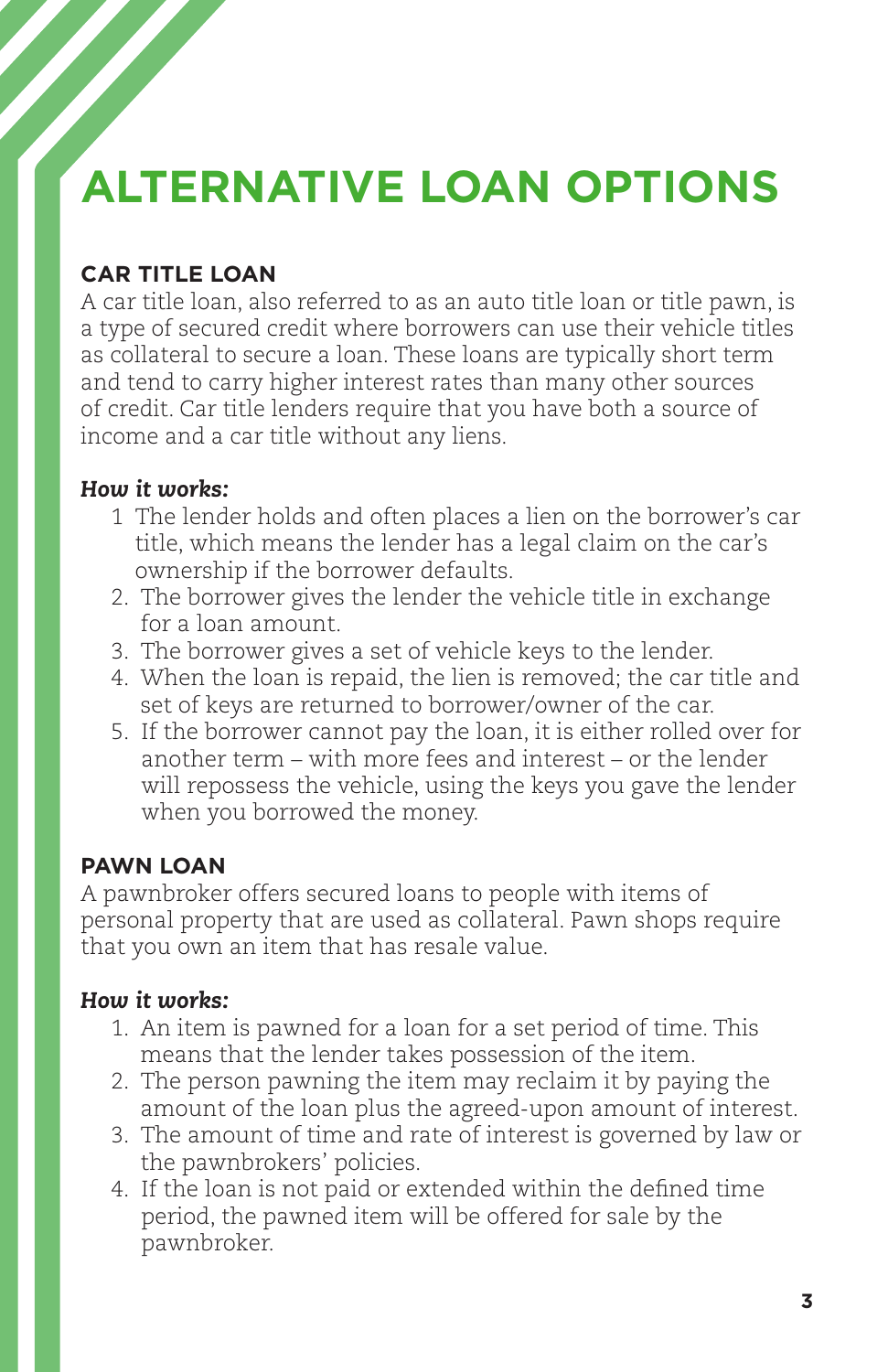# **Alternative Loan Options**

### **Payday Loan**

The Federal Trade Commission defines a payday loan as a cash advance secured by a personal check or paid by electronic transfer.

The Consumer Financial Protection Bureau defines a payday loan as a cash advance having three features:

- 1. The loans are in small-dollar amounts;
- 2. Borrowers must repay the loan proceeds quickly (i.e., they are short-term); and
- 3. They require that a borrower give the lender access to your deposit account (i.e., the borrower gives the lender a post-dated check or an electronic transfer authorization to allow the lender to withdraw money from the borrower's checking account).

Payday lenders have only two requirements for approving a loan: 1) you must have a job and 2) you must have a checking account. They do not underwrite the loan to determine the likelihood of payment. Instead, payday lenders rely solely upon cashing your check or accessing your bank account on the date the loan payment is due.

### *How it works:*

- 1. The borrower writes a personal check or authorizes an electronic transfer for the amount of the loan plus a fee, in exchange for cash.
- 2. On the specified date usually two to four weeks later the borrower either pays the loan balance with cash, extends the loan, enters an extended payment plan, or the lender deposits the borrower's check. If you do not have enough money in your account when the payday lender deposits the check, you will be responsible for any returned check or insufficient fund fees.

Payday loans do not provide a manageable payment schedule, instead requiring a large, one-time payment of the full amount borrowed plus a fee and/or interest on a set date, usually your next payday. Partial payments are usually not permitted. A payday loan that cannot be repaid in full on the date due is typically rolled over into a new loan, often trapping borrowers in a cycle of debt.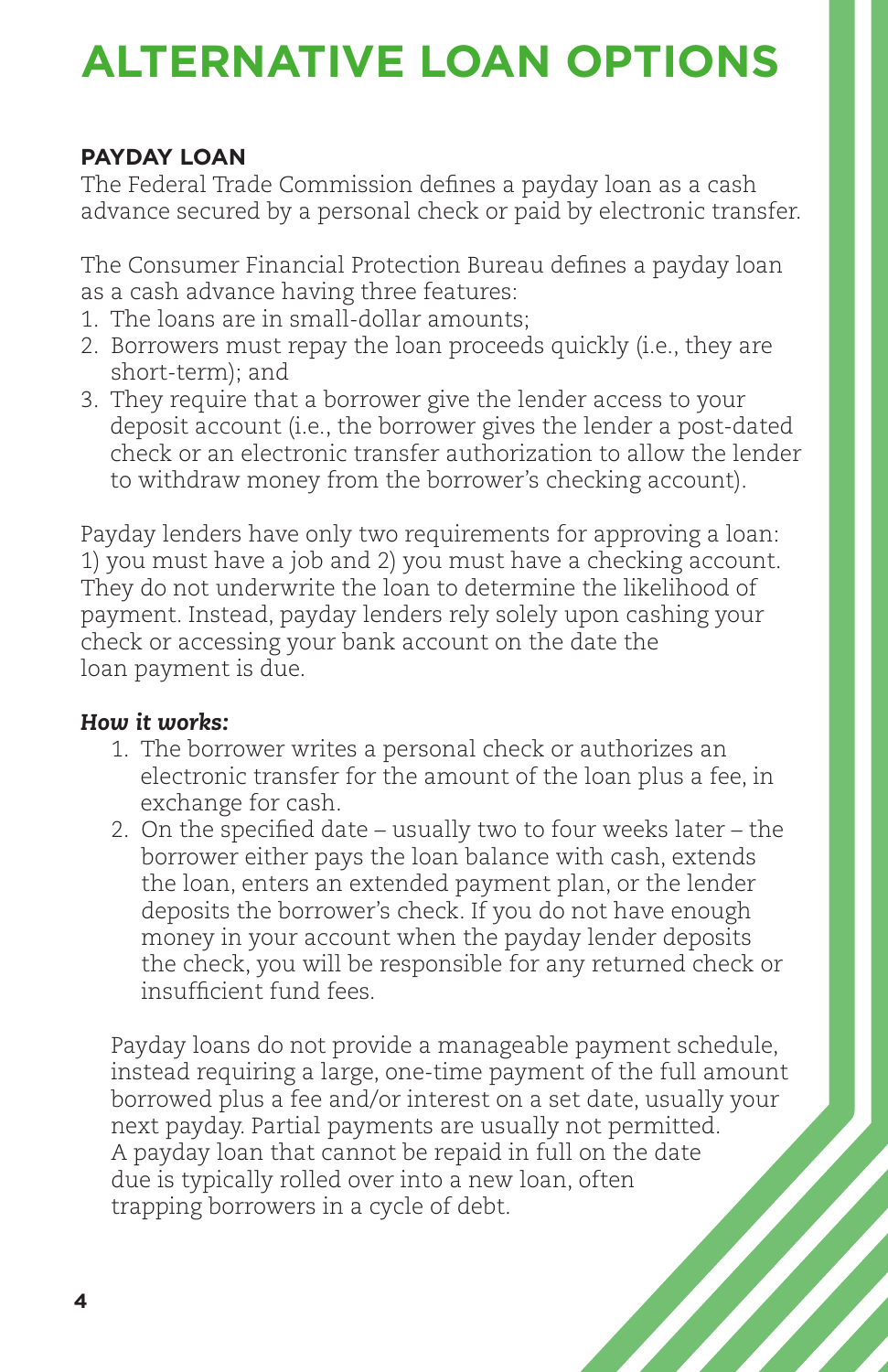## **Differences between Installment Loans and Other Small-Dollar Loans**

Installment loans are greatly different from car title, pawn, and payday loans, from how they are structured to how they are treated by credit bureaus. The differences are summarized in a quick reference table below.

|                                                                       | <b>Installment</b><br>Loan | Payday<br>Loan   | Pawn<br>Loan | <b>Car Title</b><br>Loan |
|-----------------------------------------------------------------------|----------------------------|------------------|--------------|--------------------------|
| Determines Your<br>Ability to Repay<br>the Loan                       | <b>YES</b>                 | <b>NO</b>        | <b>NO</b>    | <b>NO</b>                |
| Paid in Affordable,<br><b>Equal Monthly</b><br>Amounts                | <b>YES</b>                 | <b>NO</b>        | <b>NO</b>    | NΟ                       |
| Paid Off with<br>One-Time Balloon<br>Payment                          | <b>NO</b>                  | <b>YES</b>       | <b>YES</b>   | <b>YES</b>               |
| Penalty for Early<br>Repayment                                        | <b>NO</b>                  | <b>SOMETIMES</b> | <b>NO</b>    | <b>NO</b>                |
| <b>Reports Payment</b><br><b>Behavior to Credit</b><br><b>Bureaus</b> | <b>YES</b>                 | <b>NO</b>        | <b>NO</b>    | <b>NO</b>                |
| <b>Requires Collateral</b>                                            | <b>SOMETIMES</b>           | <b>YES</b>       | <b>YES</b>   | <b>YES</b>               |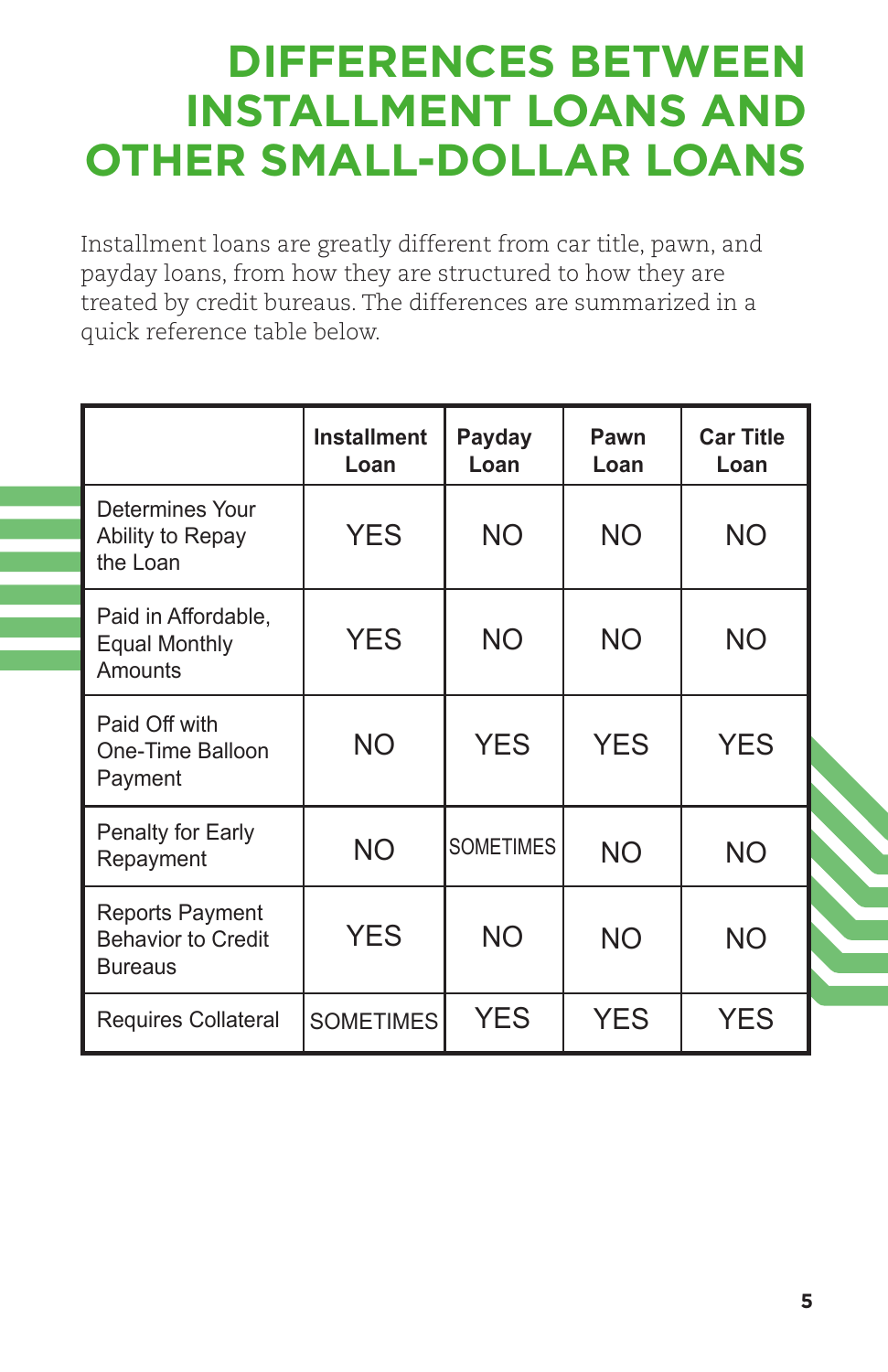## **Differences between Installment Loans and Other Small-Dollar Loans**

Payday lenders, like car title lenders and pawn shops, only give you money in exchange for an item – a check, car title, or valuable item such as a gold watch. These items are known as *collateral*, which you will lose if you do not repay the loan on time.

In the case of car title loans, the lender can put a lien on your car title, and take the title and a copy of your car key until you repay the account balance. Late payment can result in repossession of your car.

In a similar way, pawn shops take possession of an item you own as a pledge of the loan repayment. If you fail to repay the pawn loan when due, the item may be sold. Installment lenders sometimes require collateral, and can also repossess the item for non-payment.

Positive payment history with most car title, pawn and payday lenders does not get reported to credit bureaus, so you cannot improve your credit report with these loans. You may have good standing with the lender you deal with, but this relationship is not shared with the broader lending industry.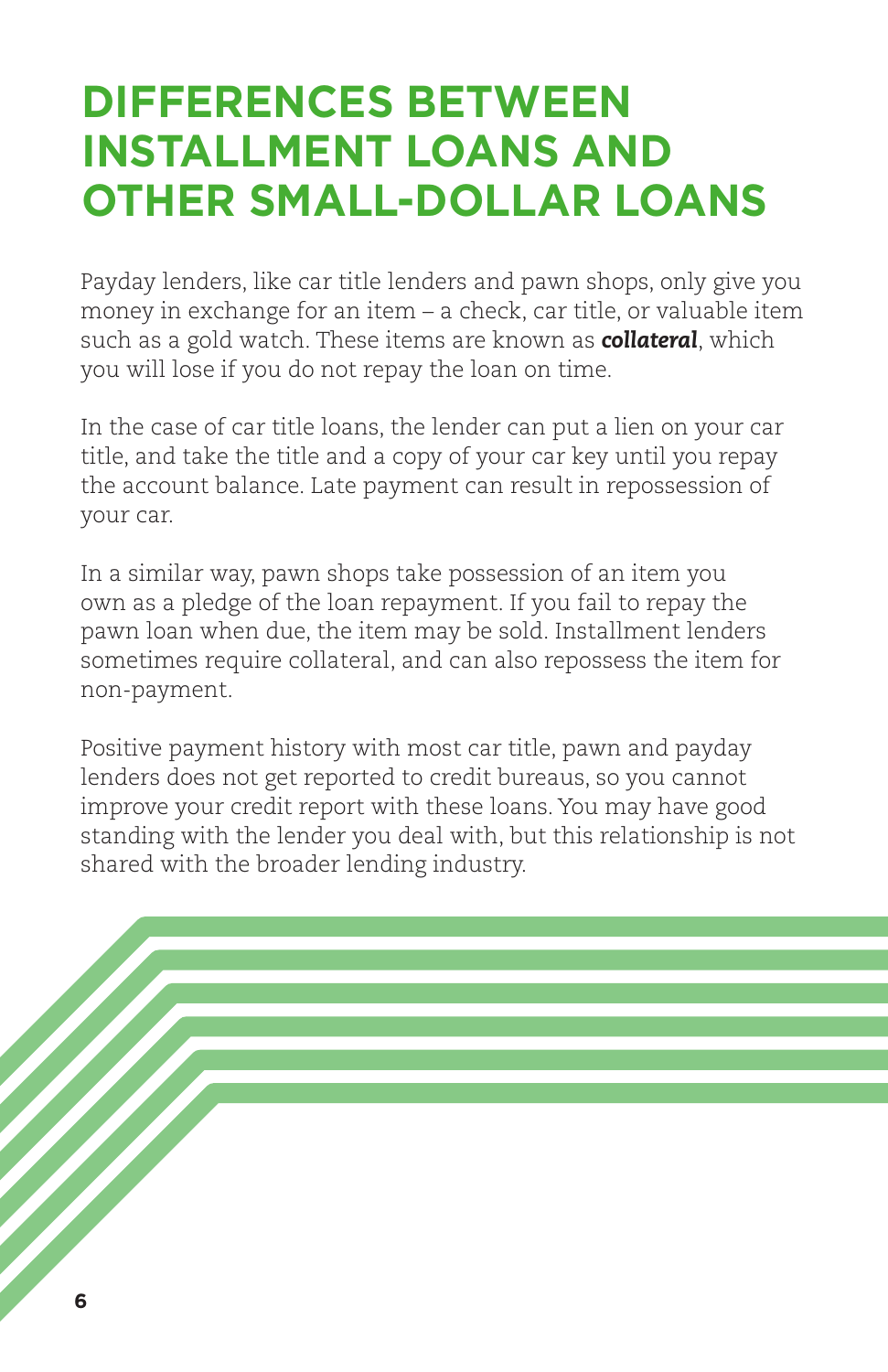

### **Truth in Lending Act**

Requires creditors to give you written disclosures of important terms of the credit agreement, such as APR, finance charges, monthly payment amounts, payment due dates, total amount being financed, length of the credit agreement, total amount required to repay the loan and the consequences of not making a monthly payment.

### **Federal Trade Commission's Credit Practices Rule**

- Requires creditors to provide a written notice to potential cosigners about their liability if the other person fails to pay;
- Prohibits late charges in some situations;
- Prohibits creditors from using certain contract provisions that the government found to be unfair to consumers; and
- Prohibits a creditor from using certain household goods as collateral for a loan.

### **Equal Credit Opportunity Act**

Prohibits the denial of credit because of your sex, race, marital status, religion, national origin, age, or receiving public assistance.

### **Fair Credit Reporting Act**

- Gives you the right to learn what information is being distributed about you by credit bureaus;
- Requires creditors to ensure the accuracy and integrity of information furnished to credit bureaus.

### **Fair Debt Collection Practices Act**

Prohibits third-party debt collectors from using unfair or deceptive practices to collect overdue bills that your creditor has forwarded for collection.